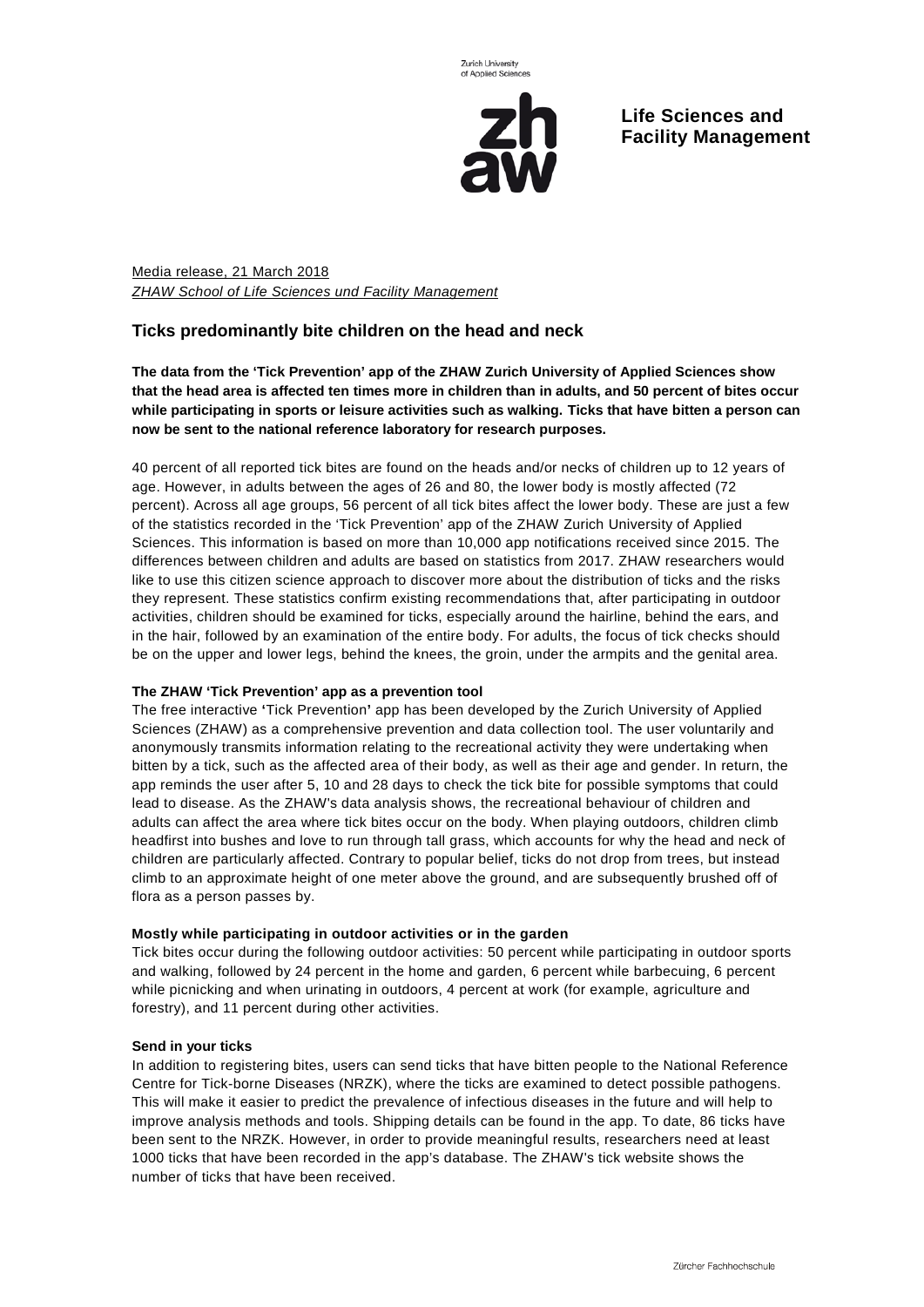

**Life Sciences and Facility Management**

People who send in ticks do not receive any analytical results from the laboratory, since a positive result for a pathogen does not necessarily mean the pathogen has been transmitted to the person bitten. Equally, a negative result could also provide a false sense of security. Furthermore, infection from another, unnoticed tick bite is always possible.

Further information is available on the ZHAW [website.](https://www.zhaw.ch/en/lsfm/business-services/institute-of-natural-resource-sciences/ticks/)

#### **ZHAW 'Tick Prevention' app download links**

Android (version 4.0 or later): [http://play.google.com/store/apps/details?id=com.garzotto.zecke](https://play.google.com/store/apps/details?id=com.garzotto.zecke) iOS (version 7.1 or later)<http://appstore.com/apps/Zecke>

Media release and images: www.zhaw.ch/medien

#### **Specialist contact**

Werner Tischhauser, Research Associate, Phytomedicine Research Group, ZHAW Institute Natural Resource Sciences, Wädenswil. Phone 058 934 56 77, e-mail [zecken.iunr@zhaw.ch](mailto:zecken.iunr@zhaw.ch)

#### **Media contact**

Cornelia Sidler, Media Relations, ZHAW School of Life Sciences and Facility Management, Wädenswil. Phone 058 934 53 66, e-mail [cornelia.sidler@zhaw.ch](mailto:cornelia.sidler@zhaw.ch)

#### **The ZHAW School of Life Sciences and Facility Management in Wädenswil**

The School of Life Sciences and Facility Management (LSFM) is one of the eight schools of the Zurich University of Applied Sciences. The school is one of the leading education and research centres in Switzerland for applied simulation, chemistry and biotechnology, facility management, food technology, and natural resource sciences. With more than 600 staff and 1,500 students, the school offers five Bachelor's degree programmes, three Master's programmes, a broad further education programme and application-oriented services.